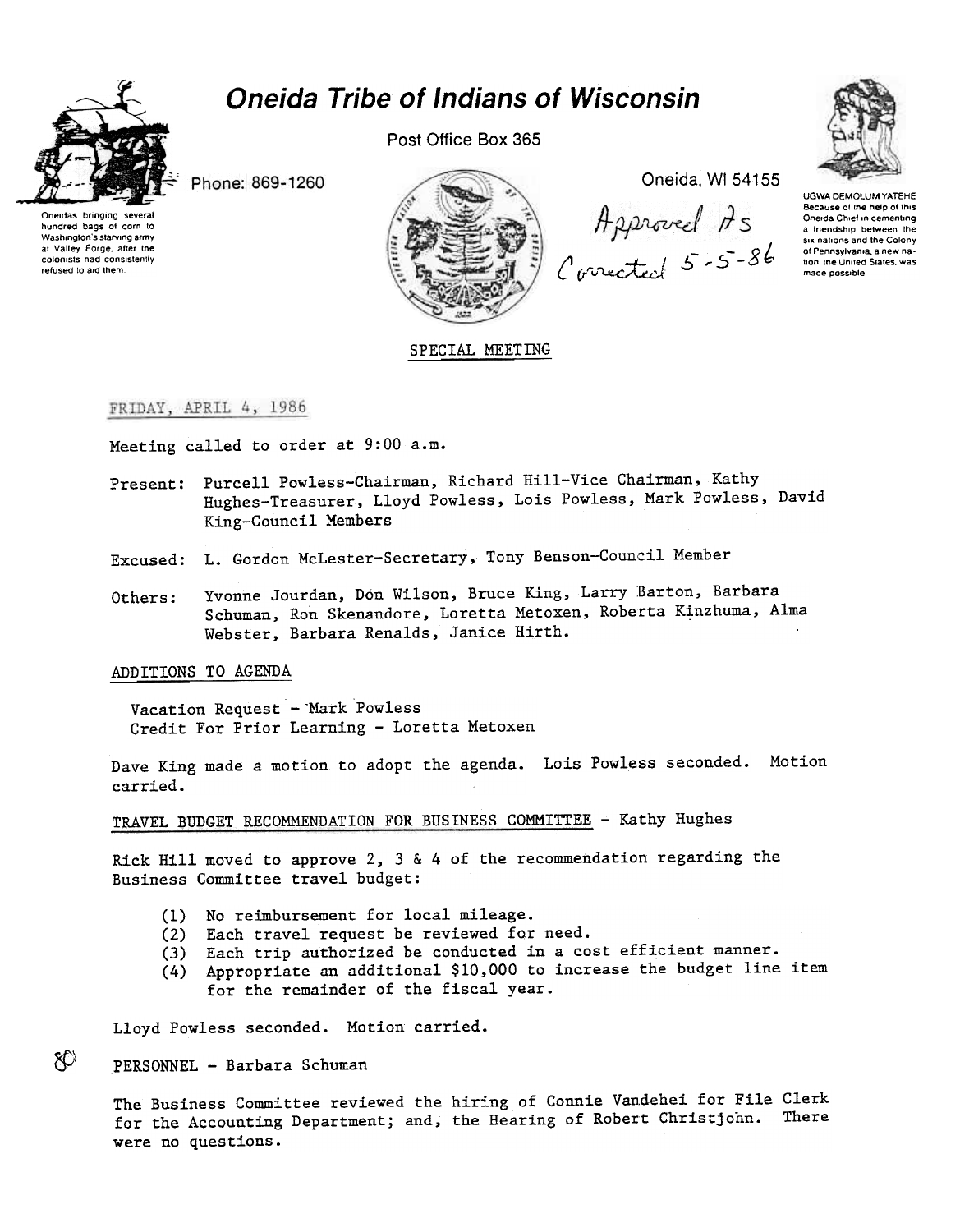PERSONNEL (Continued)

Kathy Hughes moved to approve the procedural exception for the list of teachers who expressed an interest in returning to Summer Session '86 for re-hire. Lloyd Powless seconded. Motion carried.

Lloyd Powless moved to approve the request for procedural exception to hire Christina Danforth in the position as Counseling Assistant. This is also a re-hire. Kathy Hughes seconded. Motion carried.

Oneida Tobacco Enterprise Reorganization: Discussion on the re-organization of. the Oneida Tobacco Enterprise as per the memo from Personnel of April 2, 1986 requesting approval:

One Cashier will be moved from a Grade 6 to a Grade 8: Niel Moore is presently at a Grade 6, Step"2 and will be moved to a Grade 8, Step 2.

Effective October-I, 1985 for their annual increase the following will take place:

|                   | FROM             | тο               |
|-------------------|------------------|------------------|
| Lee McLester      | Grade 10, Step 7 | Grade 8, Step 10 |
| Rosemary Danforth | Grade 11, Step 4 | Grade 8, Step 9  |
| Robin Emerton     | Grade 6, Step 8  | Grade 8, Step 6  |
| Kim House         | Grade 8, Step 8  | Grade 8, Step 9  |
| Gene Metoxen      | Grade 8, Step 7  | Grade 8, Step 8  |
| John Ninham       | Grade 6, Step 7  | Grade 8, Step 5  |
| Niel Moore        | Grade 8, Step 2  | Grade 8, Step 3  |

Beverly King will be red circled because she has reached the top of her grade.

| Merchandise Distributor:                        | FROM                                                    | тo                                                       |
|-------------------------------------------------|---------------------------------------------------------|----------------------------------------------------------|
| Warren Reiter<br>Lois Strong<br>Dorothy Powless | Grade 8, Step 8<br>Grade 12, Step 6<br>Grade 10, Step 5 | Grade 10, Step 6<br>Grade 10, Step 9<br>Grade 10, Step 6 |
| Supervisor:                                     | FROM                                                    | TО                                                       |
| Sandra Stevens                                  | Grade $\overline{12}$ , Step 7                          | Grade $15$ , Step 4                                      |

After discussion on the reorganization of the Oneida Tobacco Enterprise, Mark Powless moved to approve. Dave King seconded. Lois Powless opposed. Motion carried. Lois Powless stated her reason for opposing is that she is opposed to the Supervisor position going from Grade 12 .to Grade 15.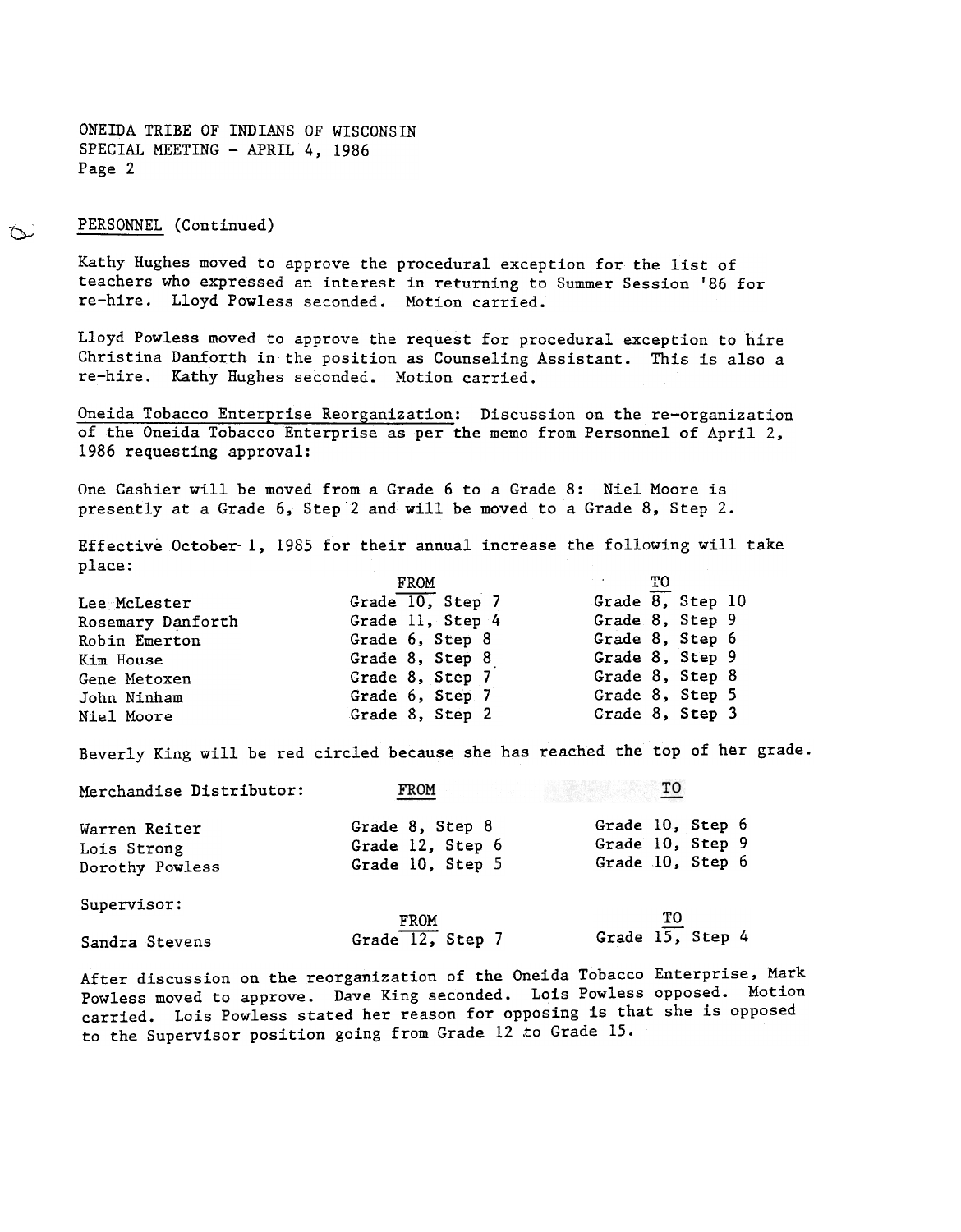## FINANCE & APPROPRIATION RECOMMENDATIONS - Kathy Hughes

Rick Hill moved to approve the recommendation for equipment purchase for 1. Food Distribution to purchase a copier and stand, typewriter, calculator and desk and dhair. The total cost is \$2,293. Dave King seconded. Under discussion, Lois had a concern regarding a copier for Income Maintenance. Don stated that he would see to it that a copier was available. Lois also felt that a budget should have been included. Kathy stated that she will have a copy of the budget modification forwarded to the Business Committee. Motion carried.

Rick Hill moved to have Bob Christjohn check into the copier issue and bring back a recommendation in reference to the RNIP Program. Lois Powless seconded. Motion carried.

- purchase for Security's request for cannmications equipuent at a cost of \$5,665.50. Rick Hill seconded. Motion carried.
- 2. Lloyd E. Pawless moved to approve the recommendation for equipment at  $\approx$  5,665.50. Rick Hill seconded. Motion carried. The andifying for increase of form individual in Triblal School is modifying for increase of form 3. 86-030 - Budget Modification - Tribal School is modifying for increase for consultant contract with Amos and an indirect cost Tribal Contribution increase of  $32.7$  for consultant contract with Amos and an indirect cos funding from the Bureau and for a Tribal Contribution increase of \$2,750 for consultant contract with Amos and an indirect cost Tribal Contribution of \$14,167. F&A recommends decreasing supplies budget by \$500 and denying indirect cost tribal contribution until contracts with the Bureau are finalized. The total tribal contribution increase would then be \$2,250.

Kathy made a motion that due to further information from Sue Christiansen that they could only come up with \$300, that the total Tribal contribution be increased from \$2,250 to \$2,450 and further information from the Bureau indicates they will be able to pick up the total indirect cost of \$14,167. Mark Powless seconded. Mbtion carried.

- Mark Powless moved to table the Senior Citizens request for an additional Tribal Contribution of \$10,155. Dave King seconded. Mbtion carried.
- Mark Powless moved to concur with the recommendation from F&A to approve the OTE Burglary System contingent on Gallagher supporting what is being installed. Lloyd Powless seconded. Motion carried. 5.
- 5. Mark Powless moved to concur with the recommendation from F&A to approve the OIE Burglary System contingent on Gallagher supporting what is bein installed. Lloyd Powless seconded. Motion carried.<br>6. Equipment Purchase -Equipment Purchase -Health Center re-introduced their request for a 'lV/VCR. This request was previously submitted on 3/5/86 at which time F&A recommended approval of the purchase not to exceed \$750. Although funds for this purchase are provided for in the IHS contract, the F&A Committee feels the \$750 limitation should stand and the savings be rebudgeted where needed in the contract. Kathy requested Roberta Kinzhuma to be present as she had different information. 6.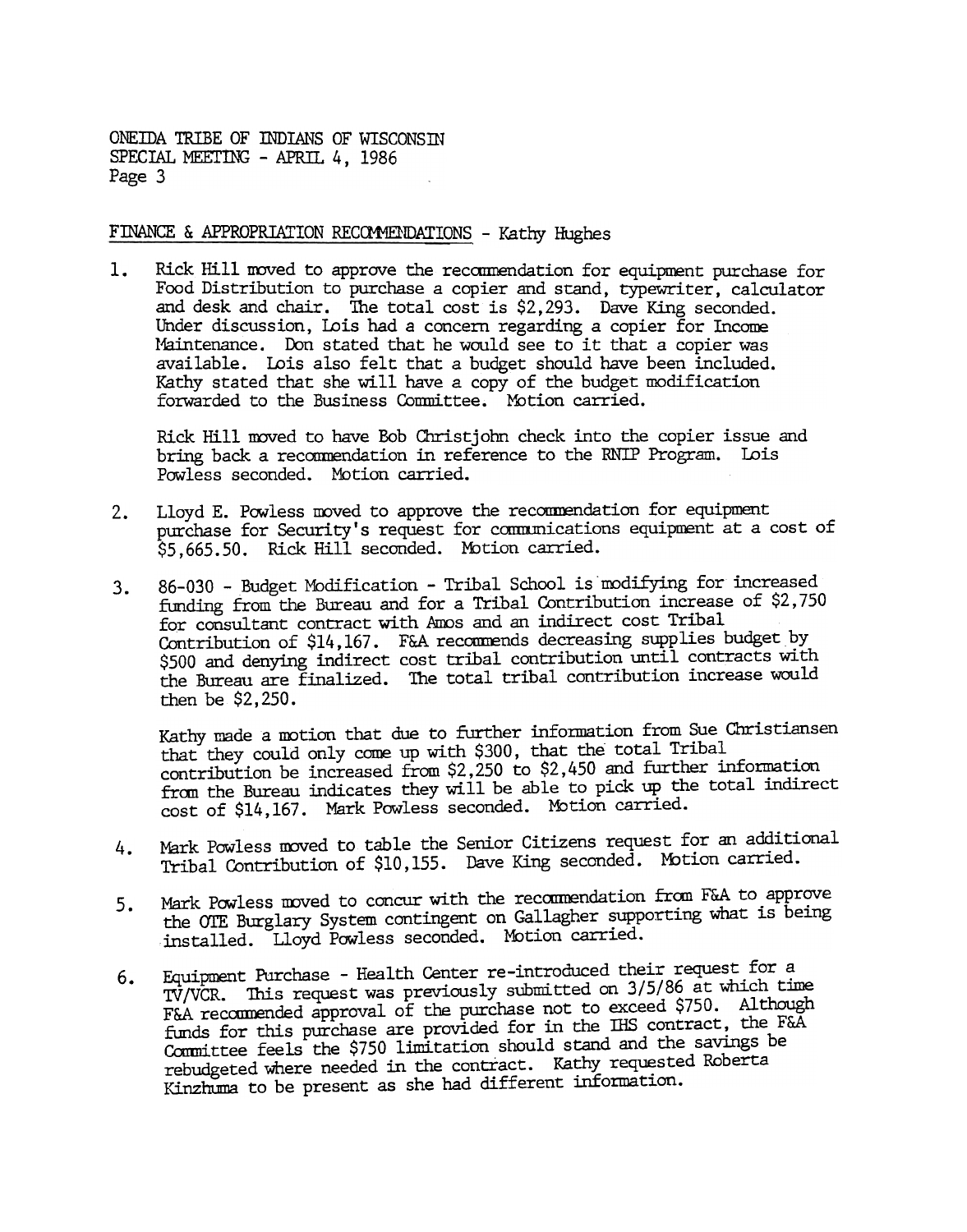FINANCE & APPROPRIATIONS (Continued)

Roberta Kinzhuma stated that the money that was being utilized to purchase that was '85 funds that were not completely used up. They requested from IHS in September of '85 to utilize this and also applied for State funding and received this. The total for this purchase is \$1,690.

Kathy stated that due to this information, F&A is recommending approval of this purchase. Dave King moved to approve. Rick Hill seconded. Motion carried.

- 7. Dave King moved to approve the recommendation to approve the Bingo Budget. Bingo is requesting authorization to mdify the administrative section of the bingo building to provide office space for the mnager and assistant manager. The total cost is \$5, 086.25 for materials. Building and Grounds will provide the labor. Rick Hill seconded. Motion carried.
- 8. Janice Hirth gave a synopsis of the proposal to operate the gift shop in the Oneida Rodeway Inn. F&A is recommending approval with the stipulation that the cashier positions be brought in line with industry standards and not the tribal pay grade. It was stated that the Hotel Board has reviewed the applications from others. The Hotel Board decided that the Tribe should have the first opportunity for coming up with a proposal acceptable to the Tribe and to Rodeway. If the Business Committee approves it then it has to be presented to Rodeway & Lodging Systems Management. If it is not accepted by Rodeway it will come back to the Hotel Board to be opened up to the market.

After discussion and questions, Lois Powless moved to accept the proposal for Iroquois Gift Shop to come wder the heading of a Tribal Enterprise, and included would be a consultant agreement with Janice Hirth, who is to provide services that will result in the development of the Iroquois Gift Shop. The services will be for 1 year and the cost of the contract is not to exceed \$12,000. Kathy Hughes seconded.

Mark Powless made an amendment to the motion to include a procedural exception to have Barbara Renalds manage the gift shop. Dave King seconded.

Call for the question. Motion carried on the amendment. Motion carrie on the motion.

#### TRAVEL REQUEST

Lloyd Powless moved to approve the travel request for Kathy Hughes and Lois Powless to travel to Ashland, Wisconsin on April 8 -10, 1986 for a FY'88 Planning Meeting. Dave King seconded. Motion carried.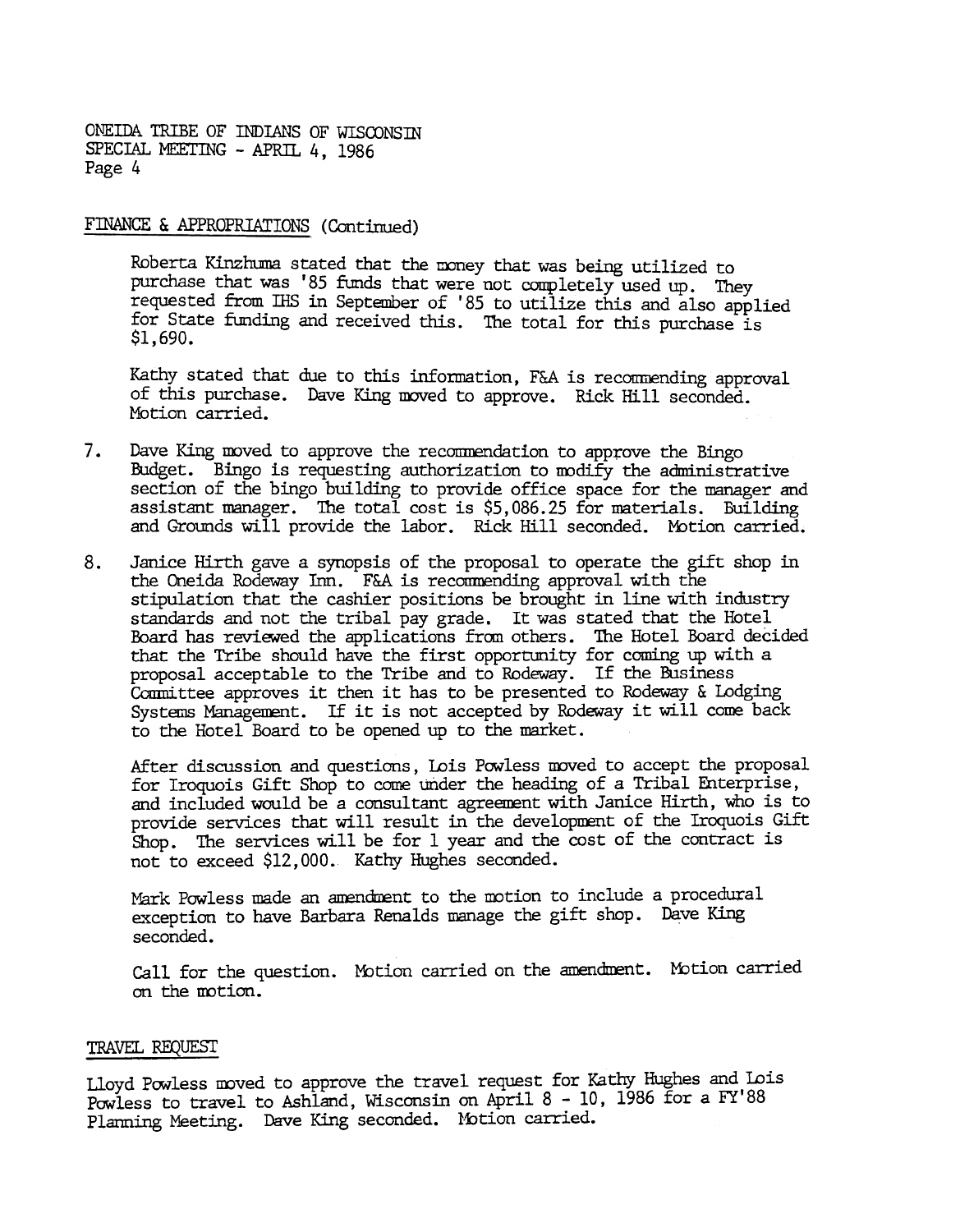MINUTES TO BE APPROVED

Minutes of March 7, 1986 were approved as written. Minutes of March 11, 1986 were approved as written. Minutes of Mardh 14, 1986 were approved as written. Minutes of March 18, 1986 were approved as writte Minutes of March 21, 1986 were approved as written. Minutes of March 27, 1986 were approved as written. Minutes of March 31, 1986 were approved as written.

IPAC - Lois Powless

Lois Powless made a motion that the Tribe send \$50.00 to the IPAC volunteer Group that is sending us information from Washington in regard to Indian issues. Dave King seconded. Lois added that this be sent to Finance & Appropriations per Lloyd Powless' suggestion to identify funds. Motion carried.

#### VACATION REQUEST

Dave King moved to approve vacation request for Mark Powless for April  $9 - 25$ , 1985. Lois Powless seconded. Motion carried.

#### CREDIT FOR PRIOR LEARNING - Loretta Metoxen

In a memo to the Business Committee of April 4, 1986, Loretta Metoxen explained that she is developing a portfolio for credit For Prior Learning. As part of her documentation, she has submitted the report "Acquisition of Norbert Hill Center". She is requesting as supporting evidence a statement of participation from the Business Committee to be sent to UW-GB. Mark Powless moved to approve this request and that Loretta draft a letter to this effect for the Chairman's signature. Kathy seconded. Motion carried.

#### CONSULTANT AGREEMENT FOR ERNIE STEVENS

Don Wilson explained the purpose of this plan. Due to Bruce King's leaving, Don researched several Oneida people and Ernie Stevens seemed to have definite talent and training and also is living in the area. Don is proposing to use Ernie on a consultive basis for a Land Acquisition Plan which will give us a chance to evaluate his work. He is requesting suggestions and input from the Business Committee. Mark Powless moved to approve this proposed agreement contingent on a formal consultant contract being made available to the Business Committee. Rick Hill seconded. Rick also feels that Item 6 under Pay Schedule should be one of the deliverables. This is scheduled to start on April 14, 1986. Lois Powless abstained. Mbtion carried.